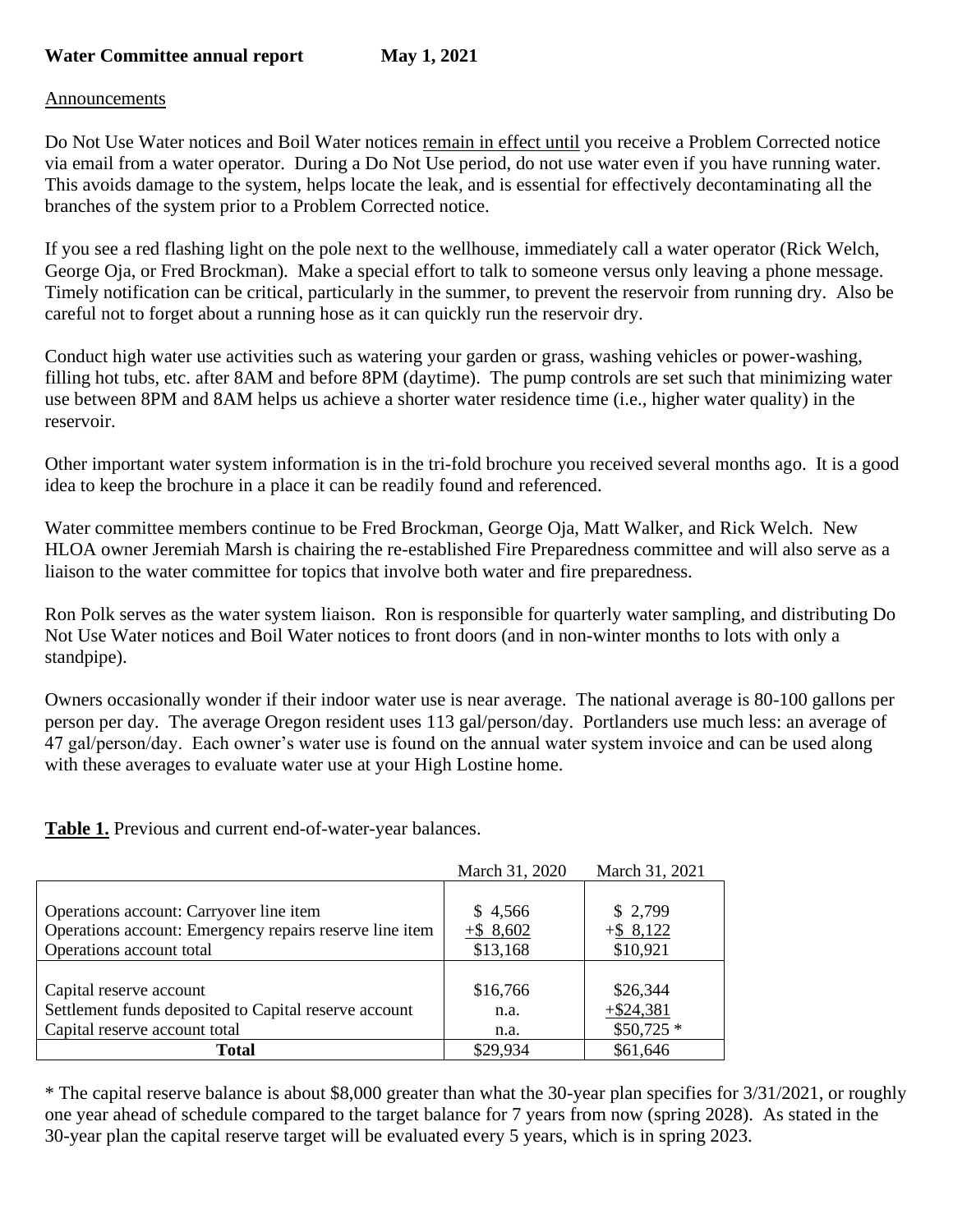| Line item                     | <b>Budgeted cost</b> | Actual cost and explanation<br>versus                                     |
|-------------------------------|----------------------|---------------------------------------------------------------------------|
| 1. Degassing valve in         | \$<br>600            | \$214                                                                     |
| wellhouse                     |                      |                                                                           |
| 2. Bypass, meter, & setter    | \$2,500              | \$3,243                                                                   |
| on main at reservoir          |                      |                                                                           |
| 3. Stainless steel ladder for | $\mathcal{S}$<br>700 | \$0 Contractor not able to perform work.                                  |
| inside of reservoir           |                      |                                                                           |
| 4. Installation cost for 350' | \$6,500              | \$5,021                                                                   |
| of stronger main extending    |                      |                                                                           |
| up to LRR-Tamarack            |                      |                                                                           |
| intersection                  |                      |                                                                           |
| Planned projects subtotal     | \$10,300             | \$8,478                                                                   |
| $(lines 1-4)$                 |                      |                                                                           |
| 5. Base operations            | \$2,122              | \$2,539                                                                   |
|                               |                      | (\$1,041 electricity, \$550 meters (one reimbursed, one to inventory),    |
|                               |                      | \$353 60 ft. pipe to inventory, \$210 water analysis, \$160 OAWU and      |
|                               |                      | OHA fees, \$132 pressure transducer to inventory, \$94 supplies and tool) |
| 6. Unanticipated repairs      | \$2,122              | \$2,421                                                                   |
|                               |                      | $($1,968$ leak, \$321 finish replacement of equipment damaged in          |
|                               |                      | wellhouse by freezing in previous year, \$132 pressure transducer at      |
|                               |                      | reservoir)                                                                |
| 7. Emergency repair reserve   | \$1,398              | Contribution brought reserve balance to the \$10,000 cap.                 |
| contribution                  |                      | \$1,878 Break in main                                                     |
|                               |                      |                                                                           |
|                               |                      |                                                                           |
| 8. Total *                    | \$15,942             | \$15,316                                                                  |
|                               |                      |                                                                           |

**Table 2.** Operating budget line-item report for the past 12 months (April 1, 2020 to March 31, 2021).

\* Does not include the \$9,548 capital reserve contribution because it is not part of the Operating budget.

**Table 3.** Operating budget and revenue requests for water year 2021/2022 (April 1, 2021 to March 31, 2022).

Budget request allowed in 30-Year Plan\*

| <b>Total revenue target</b>           | \$21,548<br>\$21,548 |
|---------------------------------------|----------------------|
| Capital reserve contribution          | \$9,834              |
| <b>Operating budget request</b>       | \$11,714             |
| Emergency repair reserve contribution | $$1,878**$           |
| Unanticipated repairs                 | \$2,186              |
| Base operations                       | \$2,186              |
| Planned projects                      | \$5,464              |
|                                       |                      |

\* Includes Plan's inflation adjustment but excludes up to \$2,000 for a part-time water system operator.

\*\* Brings this reserve to the \$10,000 cap.

**Table 4.** Line item detail for the planned projects category, for water year 2021/2022.